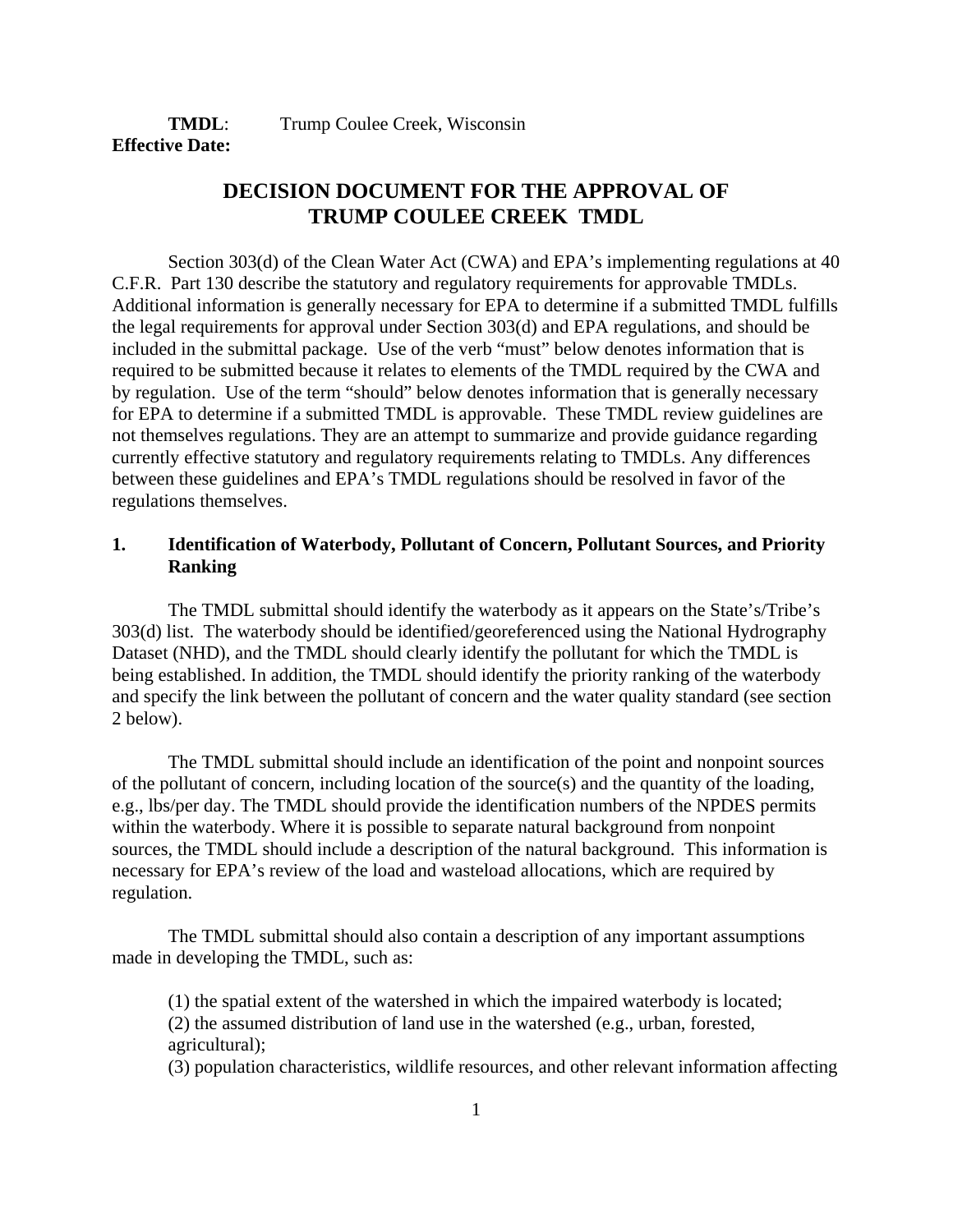the characterization of the pollutant of concern and its allocation to sources; (4) present and future growth trends, if taken into consideration in preparing the TMDL (e.g., the TMDL could include the design capacity of a wastewater treatment facility); and

(5) an explanation and analytical basis for expressing the TMDL through *surrogate measures*, if applicable. *Surrogate measures* are parameters such as percent fines and turbidity for sediment impairments; chlorophyl  $a$  and phosphorus loadings for excess algae; length of riparian buffer; or number of acres of best management practices.

### Comments:

The Wisconsin Department of Natural Resources (WDNR) developed one sediment TMDL for one segment in the Upper Trempealeau River watershed, Trump Coulee Creek (from mile 0-8). The TMDL addresses the sediment impacts and impairments which were identified on the Wisconsin 1998 303(d) list. This segment was ranked as high priority on the Wisconsin 1998 303(d) list.

Trump Coulee head waters are located in Jackson County, Wisconsin, with the downstream ending in Trempealeau County, Wisconsin. The impaired waters drain about 15.7 square miles. About 59% of the land use in the Trump Coulee Creek subwatershed is agricultural.

There are no point sources in the Trump watershed that discharge sediments. Non-point sources are identified in the Nonpoint Source Control Plan for the Upper Trempealeau River Priority Watershed Project (Watershed Plan), Chapter 3, pages 86 and 87. The Watershed Plan is an attachment to the TMDL. Nonpoint sources identified in the Watershed Plan as contributing to the impairments include agricultural (croplands, pasture, grassland and other upland), streambank erosion and gullies. The TMDL identifies the existing annual sediment load of  $367<sup>1</sup>$ tons to Trump Coulee Creek from the following sources:

| 206 tons   |
|------------|
| 7 tons     |
| $145$ tons |
| 9 tons     |
|            |

EPA finds that the TMDL document submitted by WDNR satisfies all requirements of this first element.

<sup>&</sup>lt;sup>1</sup>Table 3-3 and 3-4 from the watershed plan indicated that the total tons of sediment is 377 tons/yr. There was a math error in the development of this table in the watershed plan. The correction was made in this TMDL. The State reviewed the original data used to develop the watershed plan for this TMDL load allocation. See e-mail from Jim Baumann, WDNR March 16, 2004.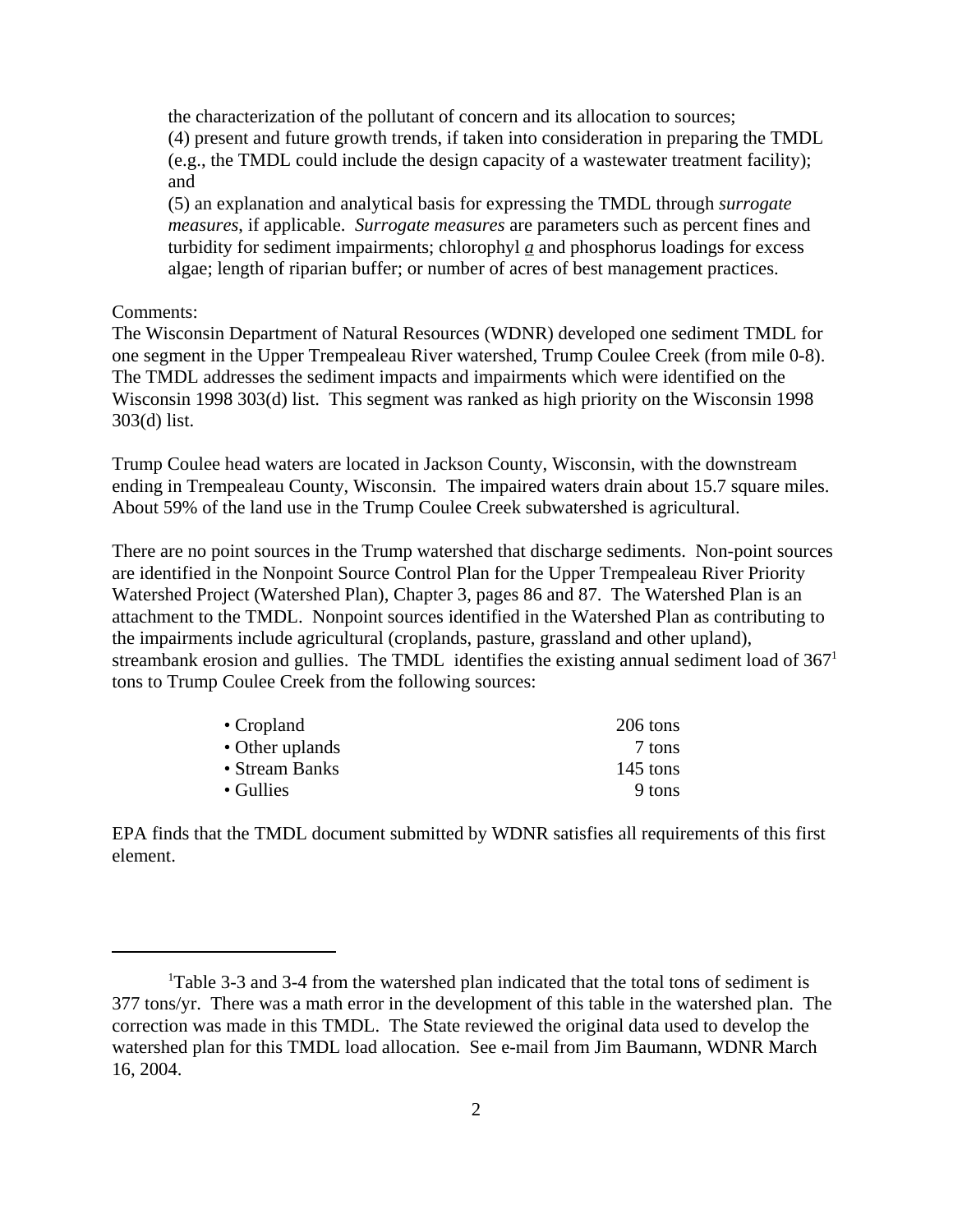# **2. Description of the Applicable Water Quality Standards and Numeric Water Quality Target**

The TMDL submittal must include a description of the applicable State/Tribal water quality standard, including the designated use(s) of the waterbody, the applicable numeric or narrative water quality criterion, and the anti-degradation policy.  $(40 \text{ C.F.R. } §130.7(c)(1))$ . EPA needs this information to review the loading capacity determination, and load and wasteload allocations, which are required by regulation.

The TMDL submittal must identify a numeric water quality target(s) – a quantitative value used to measure whether or not the applicable water quality standard is attained. Generally, the pollutant of concern and the numeric water quality target are, respectively, the chemical causing the impairment and the numeric criteria for that chemical (e.g., chromium) contained in the water quality standard. The TMDL expresses the relationship between any necessary reduction of the pollutant of concern and the attainment of the numeric water quality target. Occasionally, the pollutant of concern is different from the pollutant that is the subject of the numeric water quality target (e.g., when the pollutant of concern is phosphorus and the numeric water quality target is expressed as Dissolved Oxygen (DO) criteria). In such cases, the TMDL submittal should explain the linkage between the pollutant of concern and the chosen numeric water quality target.

### Comments:

The State identified the narrative standard set forth at Section NR 102.04 (1) intro and (a) of the Wisconsin Administrative Code (WAC) as the applicable standard. This standard states in part, "Substances that will cause objectionable deposits on the shore or in the bed of a body of water, shall not be present in such amounts as to interfere with public rights in waters of the state." The designated uses applicable to each segment are set forth at Section NR 102.04(3) intro, (a) and (b) of the WAC. Trump Coulee Creek is currently supporting a warmwater forage fishery but with the potential to support a Cold Water Class II sport fishery in the upper 2.0 miles and a Cold Water Class III fishery in the lower 6.0 miles.

The state established a water quality target for Trump Coulee Creek as meeting a potential use of a Cold Water Class II community in the upper 2.0 miles and a Cold Water Class III community for the lower 6.0 miles, as described in NR 1.02(7)(b) of the WAC. The codified use of this stream is a warm water sport fishery. Although sediment has been determined to be the pollutant of concern, WDNR will be monitoring the fish community to determine the effectiveness of TMDL implementation, as the fish community is the designated use being impaired.

EPA finds that the TMDL document submitted by WDNR satisfies all requirements of this second element.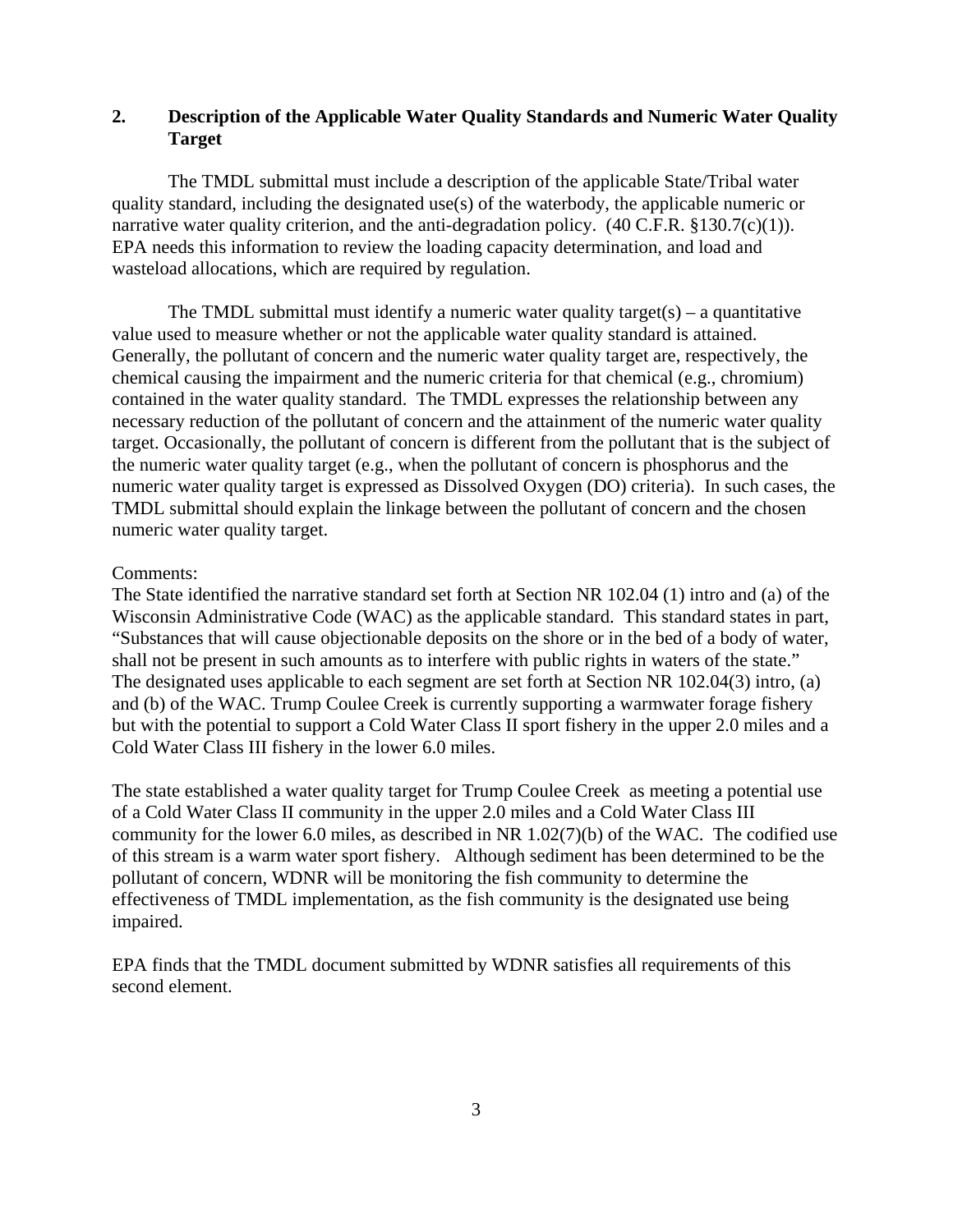### **3. Loading Capacity - Linking Water Quality and Pollutant Sources**

A TMDL must identify the loading capacity of a waterbody for the applicable pollutant. EPA regulations define loading capacity as the greatest amount of a pollutant that a water can receive without violating water quality standards (40 C.F.R. §130.2(f) ).

The pollutant loadings may be expressed as either mass-per-time, toxicity or other appropriate measure (40 C.F.R. §130.2(i)). If the TMDL is expressed in terms other than a daily load, e.g., an annual load, the submittal should explain why it is appropriate to express the TMDL in the unit of measurement chosen. The TMDL submittal should describe the method used to establish the cause-and-effect relationship between the numeric target and the identified pollutant sources. In many instances, this method will be a water quality model.

The TMDL submittal should contain documentation supporting the TMDL analysis, including the basis for any assumptions; a discussion of strengths and weaknesses in the analytical process; and results from any water quality modeling. EPA needs this information to review the loading capacity determination and load and wasteload allocations, which are required by regulation.

TMDLs must take into account *critical conditions* for stream flow, loading, and water quality parameters as part of the analysis of loading capacity.  $(40 \text{ C.F.R. } §130.7(c)(1))$ . TMDLs should define applicable *critical conditions* and describe their approach to estimating both point and nonpoint source loadings under such *critical conditions*. In particular, the TMDL should discuss the approach used to compute and allocate nonpoint source loadings, e.g., meteorological conditions and land use distribution.

#### Comments:

WDNR will consider that the Trump Coulee Creek is meeting the narrative water quality standard when the appropriate cold water community is established. To achieve a cold water community, WDNR has determined a total load capacity of sediment to be no greater than 243 tons/year (TMDL and Watershed Plan)<sup>2</sup>.

The total load capacity of 243 tons/year represents an  $\sim$ 33 %<sup>3</sup> reduction of sediment. WDNR has determined that these reductions of sediment will achieve the water quality target of establishing the appropriate cold water community in both portions of the waterbody. Establishment of a cold water community has been determined by WDNR to be an adequate surrogate for the narrative water quality standard. The TMDL includes a monitoring plan which is appropriate for demonstrating whether progress has been made towards establishment of the cold water

<sup>&</sup>lt;sup>2</sup> See footnote 1

 $3$ This approximation stems from the math error in the watershed plan. Table 4-11 in the watershed plan called for a 33% reduction. Correcting this error there is a 33.8% reduction for total sediment in the TMDL. See e-mail from Jim Baumann to Donna Keclik. dated 4/9/04.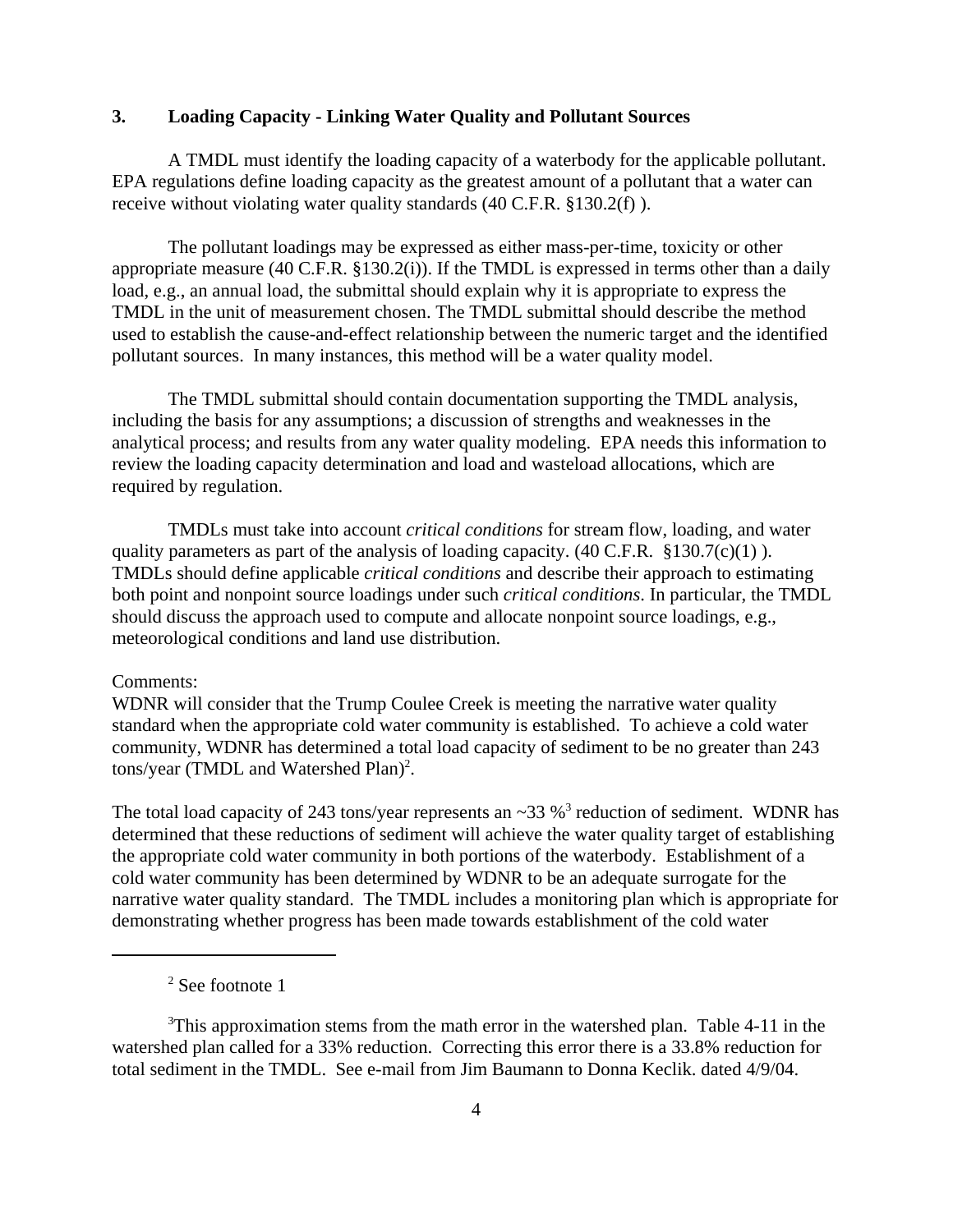community. Since sediments impact the fish community in several ways (reproduction, food supply, raising water temperature), which effect the fish community year round, no specific critical condition exists.

WDNR used the WINHUSLE model for determining soil erosion and loading of sediments in the watershed. The WINHUSLE model calculates the amount of soil erosion based on a number of parameters, and routes the sediment to the waterbody in question. The amount of sediment reduction needed can then be estimated for the stream.

EPA finds that the TMDL document submitted by WDNR satisfies all requirements of this third element.

# **4. Load Allocations (LAs)**

EPA regulations require that a TMDL include LAs, which identify the portion of the loading capacity attributed to existing and future nonpoint sources and to natural background. Load allocations may range from reasonably accurate estimates to gross allotments (40 C.F.R.  $§130.2(g)$ ). Where possible, load allocations should be described separately for natural background and nonpoint sources.

Comments:

WDNR allocated 243 tons/year to nonpoint sources. Specific allocations were determined for the various land uses within the Trump Coulee subwatershed. The category specific load allocations are as follows.

| category<br>Croplands Pasture,<br>grasslands and other<br>uplands | Current load Reduction<br>213 | $\sim 30^4$ | <b>Load Allocation</b><br>147 |
|-------------------------------------------------------------------|-------------------------------|-------------|-------------------------------|
| <b>Stream Banks</b>                                               | 145                           | 40          | 87                            |
| Gullies                                                           | 9                             |             | q                             |

EPA finds that the TMDL document submitted by WDNR satisfies all requirements of this fourth element.

# **5. Wasteload Allocations (WLAs)**

EPA regulations require that a TMDL include WLAs, which identify the portion of the loading capacity allocated to individual existing and future point source(s) (40 C.F.R. §130.2(h), 40 C.F.R. §130.2(i) ). In some cases, WLAs may cover more than one discharger, e.g., if the source is contained within a general permit.

<sup>4</sup> See footnote 3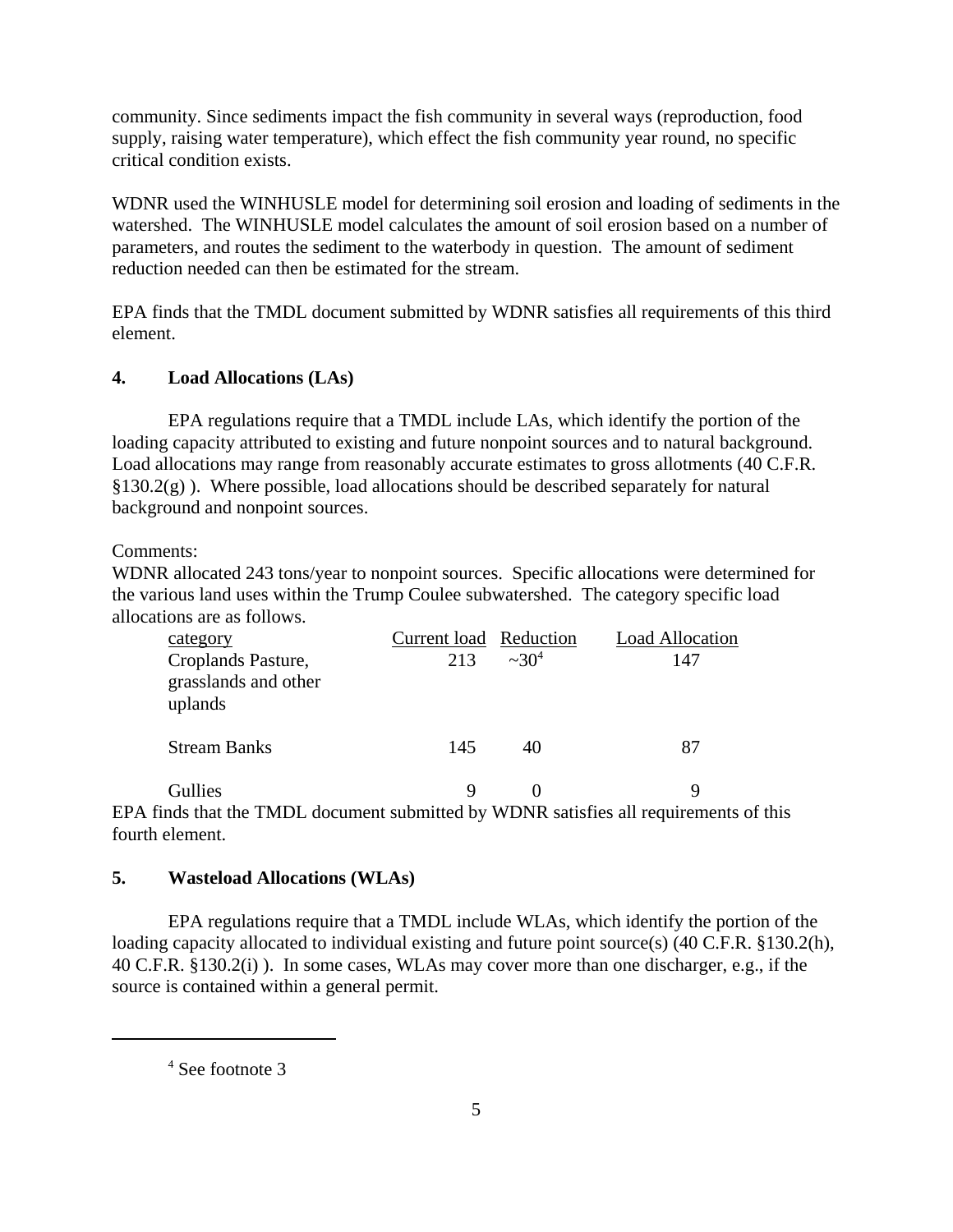The individual WLAs may take the form of uniform percentage reductions or individual mass based limitations for dischargers where it can be shown that this solution meets WQSs and does not result in localized impairments. These individual WLAs may be adjusted during the NPDES permitting process. If the WLAs are adjusted, the individual effluent limits for each permit issued to a discharger on the impaired water must be consistent with the assumptions and requirements of the adjusted WLAs in the TMDL. If the WLAs are not adjusted, effluent limits contained in the permit must be consistent with the individual WLAs specified in the TMDL. If a draft permit provides for a higher load for a discharger than the corresponding individual WLA in the TMDL, the State/Tribe must demonstrate that the total WLA in the TMDL will be achieved through reductions in the remaining individual WLAs and that localized impairments will not result. All permitees should be notified of any deviations from the initial individual WLAs contained in the TMDL. EPA does not require the establishment of a new TMDL to reflect these revised allocations as long as the total WLA, as expressed in the TMDL, remains the same or decreases, and there is no reallocation between the total WLA and the total LA.

#### Comments:

There are no point sources in the Trump Coulee Watershed; therefore, the waste load allocation is zero. The TMDL does include three options if a point source were proposed in the Trump Coulee Creek. The first option is an effluent limit of zero for sediment would need to be included in the NPDES permit. The second option is, an offset would need to be created through some means such as pollutant trading. The third option is to develop a new allocation for sediment subject to EPA review and approval.

EPA finds that the TMDL document submitted by WDNR satisfies all requirements of this fifth element.

## **6. Margin of Safety (MOS)**

The statute and regulations require that a TMDL include a margin of safety (MOS) to account for any lack of knowledge concerning the relationship between load and wasteload allocations and water quality (CWA  $\S 303(d)(1)(C)$ , 40 C.F.R.  $\S 130.7(c)(1)$ ). EPA's 1991 TMDL Guidance explains that the MOS may be implicit, i.e., incorporated into the TMDL through conservative assumptions in the analysis, or explicit, i.e., expressed in the TMDL as loadings set aside for the MOS. If the MOS is implicit, the conservative assumptions in the analysis that account for the MOS must be described. If the MOS is explicit, the loading set aside for the MOS must be identified.

#### Comments:

WDNR included an implicit MOS by not accounting for additional reductions in sediment loads under the Conservation Reserve Enhancement Plan (CREP) program. Vegetative buffers along the stream were not included in estimating the load reduction. A portion of the watershed in Jackson County is within a CREP-eligible area. The CREP Continuous Sign-up Program is being implemented in Trempealeau County. Additional practices will be installed beyond what was included in the analysis.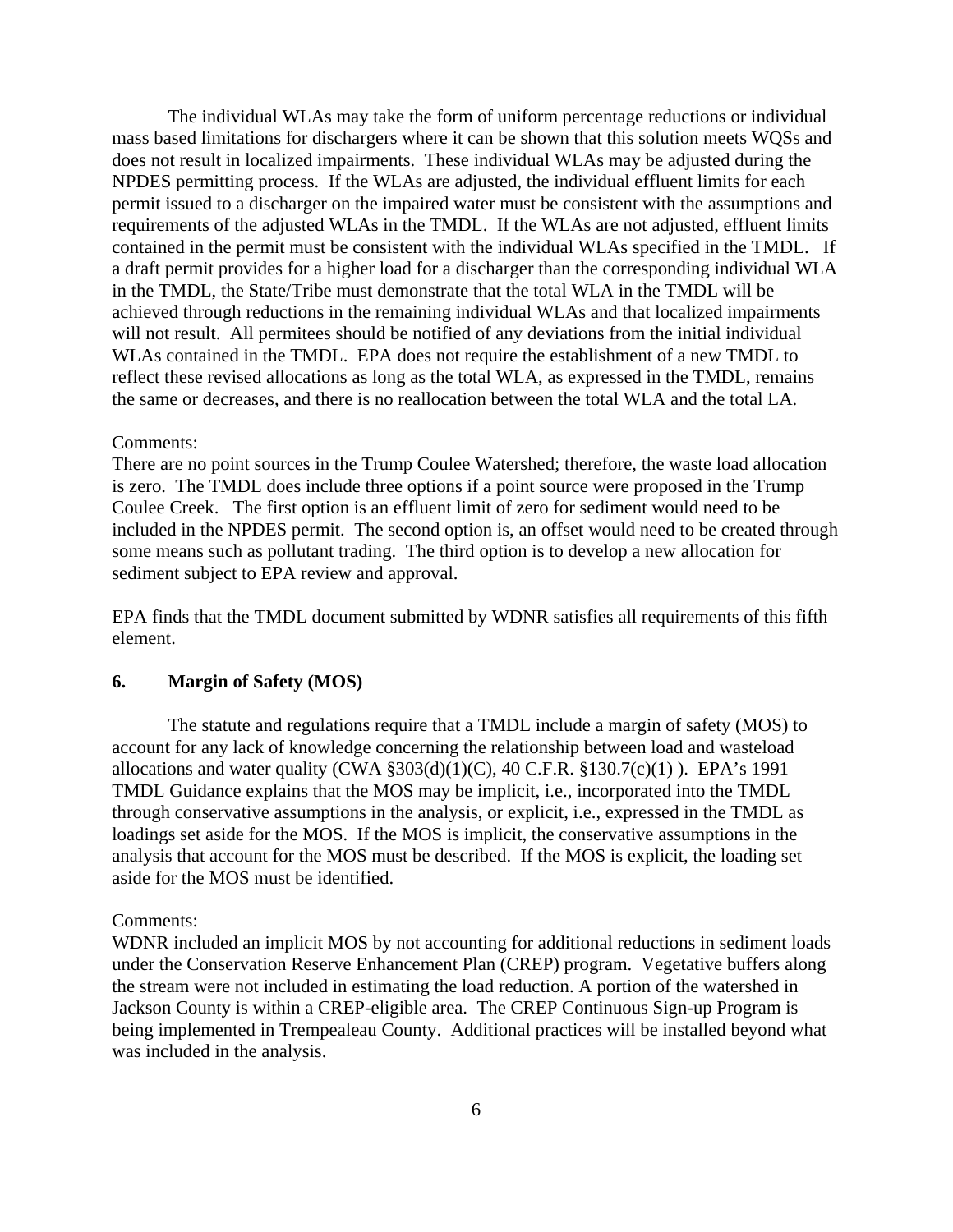The use of the Alternative Conservation System, implemented in about 30% of cropland in the subwatershed, represents a conservative value for effectiveness of Best Management Pratices (BMPs). State enacted performance standards require a greater level of control than what would be achieved through this program.

EPA finds that the TMDL document submitted by WDNR satisfies all requirements of this sixth element.

## **7. Seasonal Variation**

The statute and regulations require that a TMDL be established with consideration of seasonal variations. The TMDL must describe the method chosen for including seasonal variations. (CWA §303(d)(1)(C), 40 C.F.R. §130.7(c)(1) ).

#### Comments:

Sediment enters Trump Coulee Creek through rainfall and snowmelt runoff events throughout the year. Most of the sediment enters during spring runoff and intense summer rainstorms, but to some extent year-round as well. The sediment enters the creeks due to episodic events (storms) rather than "seasonal" events. The BMPs to achieve the load allocation are selected and designed to function for the 10-year or 25-year, 24-hour design storms, in order to address these episodic events.

EPA finds that the TMDL document submitted by WDNR satisfies all requirements of this seventh element.

## **8. Reasonable Assurances**

 When a TMDL is developed for waters impaired by point sources only, the issuance of a National Pollutant Discharge Elimination System (NPDES) permit provides the reasonable assurance that the wasteload allocations contained in the TMDL will be achieved. This is because 40 C.F.R. 122.44(d)(1)(vii)(B) requires that effluent limits in permits be consistent with "the assumptions and requirements of any available wasteload allocation" in an approved TMDL.

When a TMDL is developed for waters impaired by both point and nonpoint sources, and the WLA is based on an assumption that nonpoint source load reductions will occur, EPA's 1991 TMDL Guidance states that the TMDL should provide reasonable assurances that nonpoint source control measures will achieve expected load reductions in order for the TMDL to be approvable. This information is necessary for EPA to determine that the TMDL, including the load and wasteload allocations, has been established at a level necessary to implement water quality standards.

EPA's August 1997 TMDL Guidance also directs Regions to work with States to achieve TMDL load allocations in waters impaired only by nonpoint sources. However, EPA cannot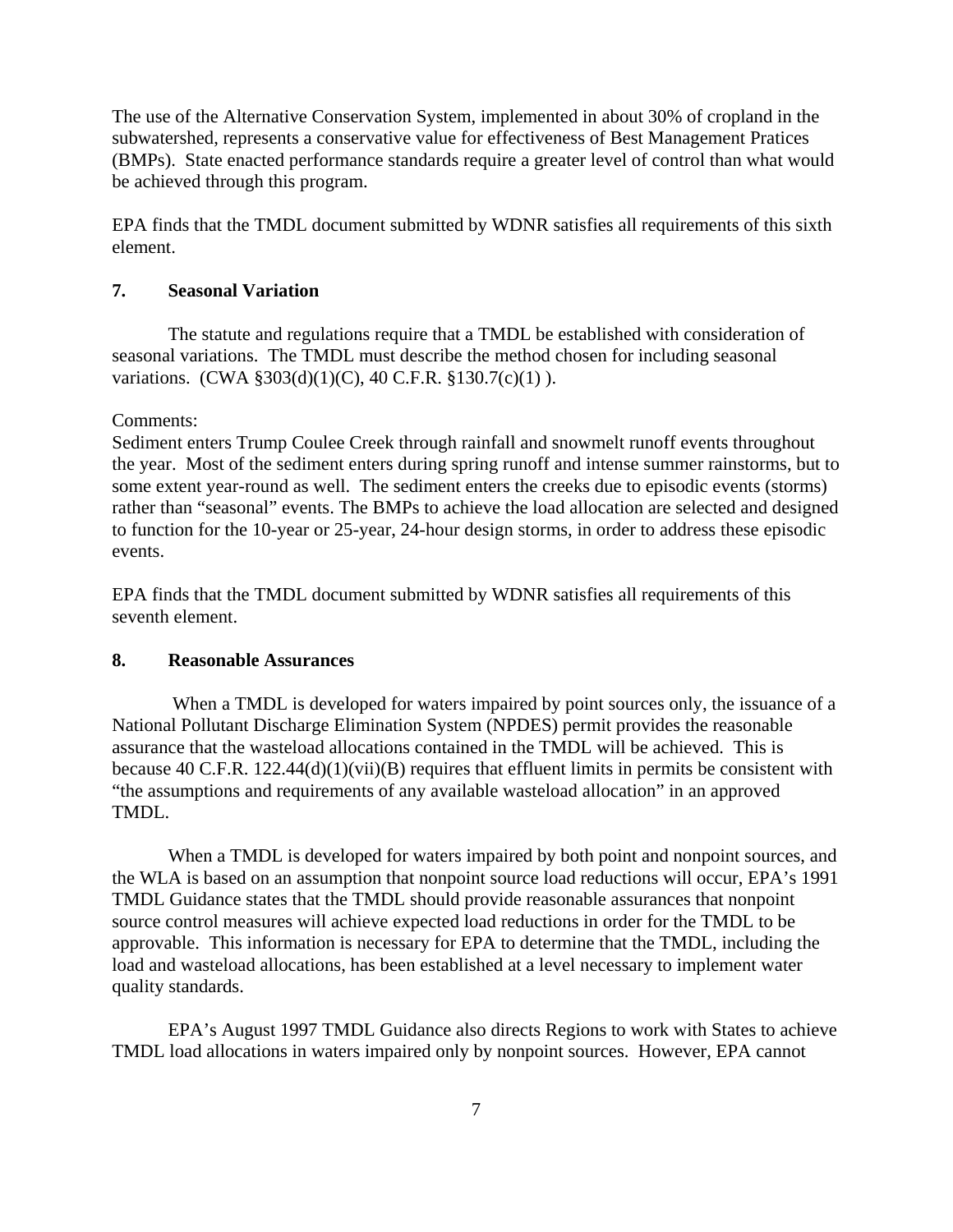disapprove a TMDL for nonpoint source-only impaired waters, which do not have a demonstration of reasonable assurance that LAs will be achieved, because such a showing is not required by current regulations.

## Comments:

WDNR has demonstrated adequate reasonable assurance that the necessary nonpoint source reductions will occur by having various programs in place that will address the sediment movement at the Trump Coulee Creek. First, Trump Coulee Creek is part of a larger priority watershed project: the Non-point Source Control Plan for the Upper Trempealeau River Priority Watershed Project. A copy of the approved Watershed Plan is included as an attachment to the TMDL. The project has already been underway for several years. The concepts of long-term state cost sharing and local staff funding were discussed in the project plan. The approval of the Watershed Plan by WDNR allows for the availability of grants through Wisconsin's nonpoint source program. Chapter 5 of the approved Watershed Plan includes an implementation plan for rural and urban nonpoint sources, anticipated project costs, cost-share budgets, and staffing needs.

WDNR has an approved 319 Management Plan (approved by EPA in 2000). This 319 Management Plan describes a variety of financial, technical and educational programs in the state which support nonpoint source programs. Wisconsin's Nonpoint Source Water Pollution Abatement Program set forth in Section 281.65 of the Wisconsin Statutes and Chapter NR 120 of the WAC is described in the 319 Management Plan.

No new or additional enforcement authorities are proposed under this TMDL. However, future enforcement of nonpoint source performance standards and prohibitions will likely take place in the watershed. It is anticipated that regulatory agricultural and non-agricultural performance standards called for in Wisconsin Statutes will be implemented in the Upper Trempealeau River watershed. Administrative rules passed by the Natural Resources Board indicate that watersheds with impaired waters will have the highest priority for enforcement.

Farmers may also enroll in the CREP or similar programs to establish vegetated buffers on cropland and marginal pastures as well as the Conservation Reserve Program, which takes highly erodible lands out of agricultural use, as discussed in the MOS section of this document.

Another option available to landowners in the watershed is the Targeted Runoff Management (TRM) grant program through the WDNR. The TRM program is a competitive grant program that provides financial assistance to control polluted runoff from both rural and urban sites. The grant period is two years, and the maximum cost-share rate is 70% of eligible costs.

EPA finds that this eight element has been adequately addressed.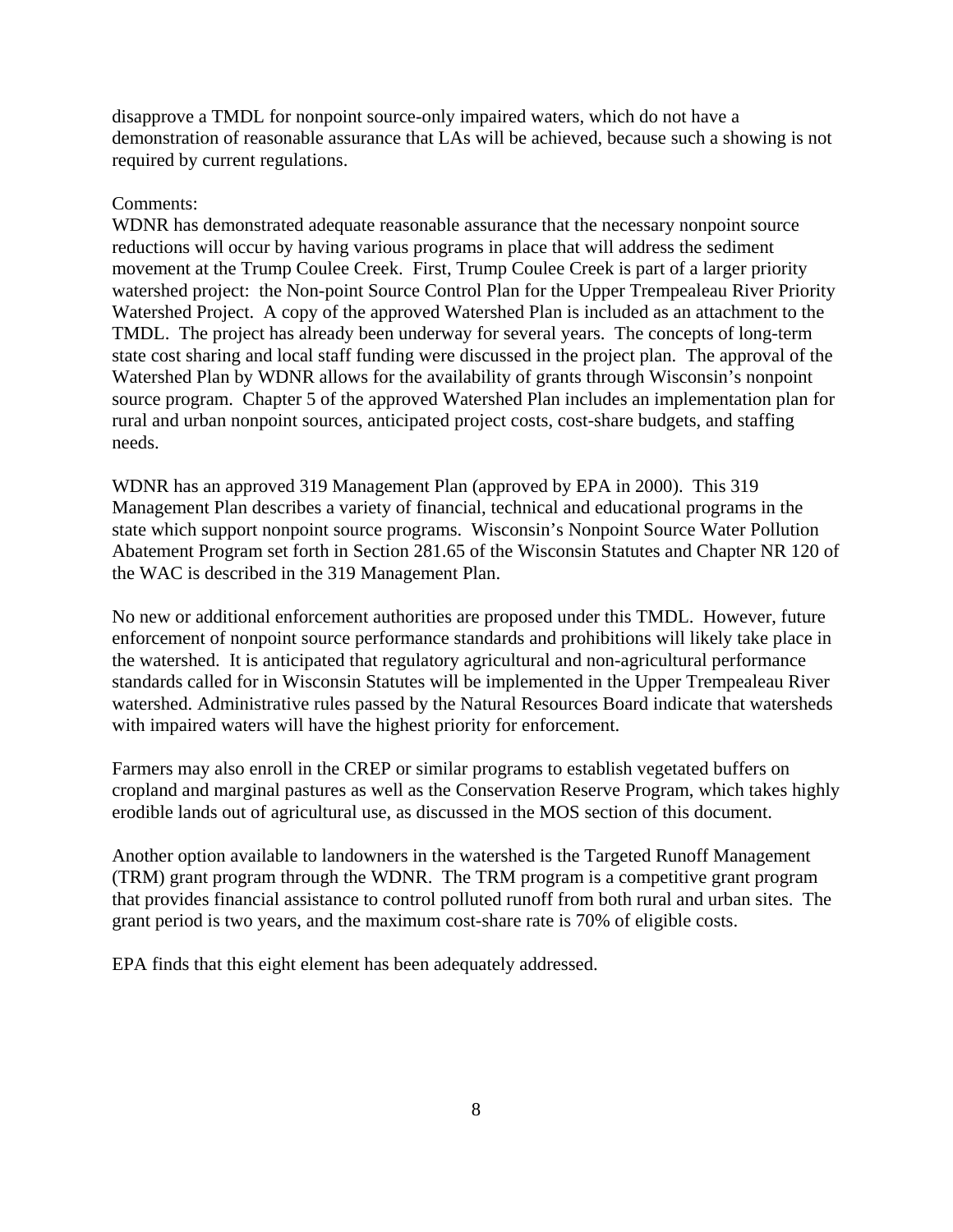# **9. Monitoring Plan to Track TMDL Effectiveness**

EPA's 1991 document, *Guidance for Water Quality-Based Decisions: The TMDL Process* (EPA 440/4-91-001), recommends a monitoring plan to track the effectiveness of a TMDL, particularly when a TMDL involves both point and nonpoint sources, and the WLA is based on an assumption that nonpoint source load reductions will occur. Such a TMDL should provide assurances that nonpoint source controls will achieve expected load reductions and, such TMDL should include a monitoring plan that describes the additional data to be collected to determine if the load reductions provided for in the TMDL are occurring and leading to attainment of water quality standards.

# Comments:

The WDNR intends to monitor Trump Coulee Creek in the summer of 2005, after implementation of the Upper Trempealeau River Priority Watershed Project is complete. The monitoring will consist of metrics contained in the WDNR's baseline protocol for wadeable streams, such as the Index of Biological Integrity (IBI) and the current habitat assessment tool. Based on the 2005 monitoring, the need for further monitoring will be determined.

EPA finds that the TMDL document submitted by WDNR satisfies all requirements of this ninth element.

# **10. Implementation**

EPA policy encourages Regions to work in partnership with States/Tribes to achieve nonpoint source load allocations established for 303(d)-listed waters impaired by nonpoint sources. Regions may assist States/Tribes in developing implementation plans that include reasonable assurances that nonpoint source LAs established in TMDLs for waters impaired solely or primarily by nonpoint sources will in fact be achieved. In addition, EPA policy recognizes that other relevant watershed management processes may be used in the TMDL process. EPA is not required to and does not approve TMDL implementation plans.

## Comments:

Trump Coulee Creek is part of the Non-point Source Control Plan for the Upper Trempealeau River Priority Watershed Project. The Watershed Plan, at chapter 4, discusses the recommended management actions. Chapter 5 discusses the local government's implementation programs. Implementation includes the following:

- agencies involved
- BMPs necessary to control nonpoint source run-off
- funding sources
- information and education activities
- schedule for completion
- staffing needs and costs involved

While this information was reviewed, it did not form a basis for the decision.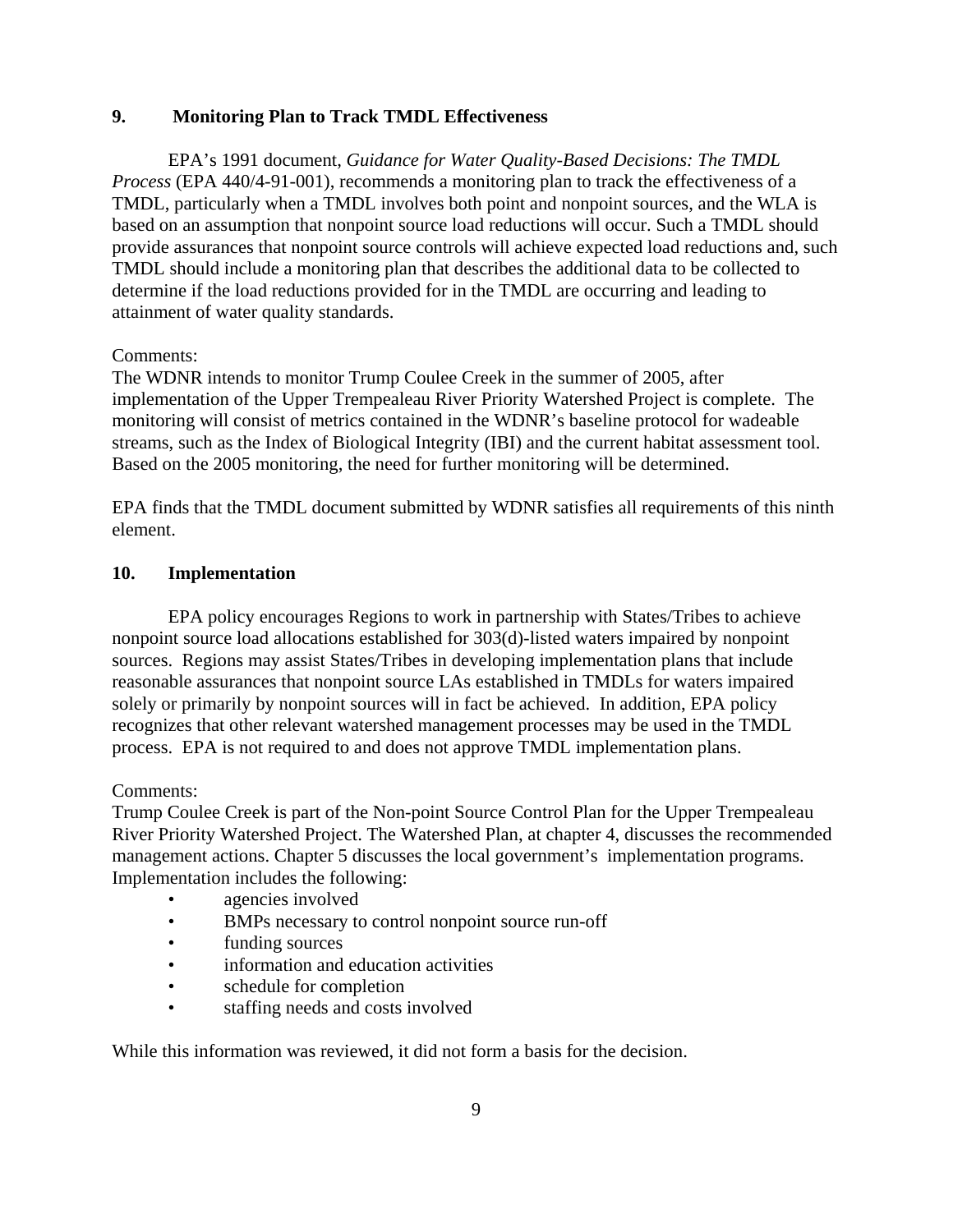## **11. Public Participation**

EPA policy is that there should be full and meaningful public participation in the TMDL development process. The TMDL regulations require that each State/Tribe must subject calculations to establish TMDLs to public review consistent with its own continuing planning process (40 C.F.R.  $\S 130.7(c)(1)(ii)$ ). In guidance, EPA has explained that final TMDLs submitted to EPA for review and approval should describe the State's/Tribe's public participation process, including a summary of significant comments and the State's/Tribe's responses to those comments. When EPA establishes a TMDL, EPA regulations require EPA to publish a notice seeking public comment (40 C.F.R. §130.7(d)(2) ).

Provision of inadequate public participation may be a basis for disapproving a TMDL. If EPA determines that a State/Tribe has not provided adequate public participation, EPA may defer its approval action until adequate public participation has been provided for, either by the State/Tribe or by EPA.

#### Comments:

WDNR stated that there was public participation in the development of the elements of the Trump Coulee Creek TMDL consistent with Wisconsin's continuing planning process in Sections NR 120.08 and NR 121.07(1) of the WAC. The load allocations set out in the Trump Coulee TMDL were calculated and established during the development of the objectives of the Watershed Plan for reducing the overall amount of sediment in the Upper Trempealeau River watershed. Public meetings were held during the development of the Watershed Plan and a public hearing on the Watershed Plan was held on August 29, 1994. The State indicated that there were no public comments received on the Watershed Plan. WDNR approved the final Watershed Plan on October 6, 1994.

The EPA has decided to pursue additional public participation in the Trump Coulee Creek TMDL, by opening a 30 day public comment period on the EPA approval of the TMDL. This will allow the public additional opportunity to provide comments or data regarding this TMDL.

EPA finds that (with the successful completion of the above mentioned public participation period) the TMDL document submitted by WDNR satisfies all requirements of this eleventh element.

#### **12. Submittal Letter**

A submittal letter should be included with the TMDL submittal, and should specify whether the TMDL is being submitted for a *technical review* or *final review and approval*. Each final TMDL submitted to EPA should be accompanied by a submittal letter that explicitly states that the submittal is a final TMDL submitted under Section 303(d) of the Clean Water Act for EPA review and approval. This clearly establishes the State's/Tribe's intent to submit, and EPA's duty to review, the TMDL under the statute. The submittal letter, whether for technical review or final review and approval, should contain such identifying information as the name